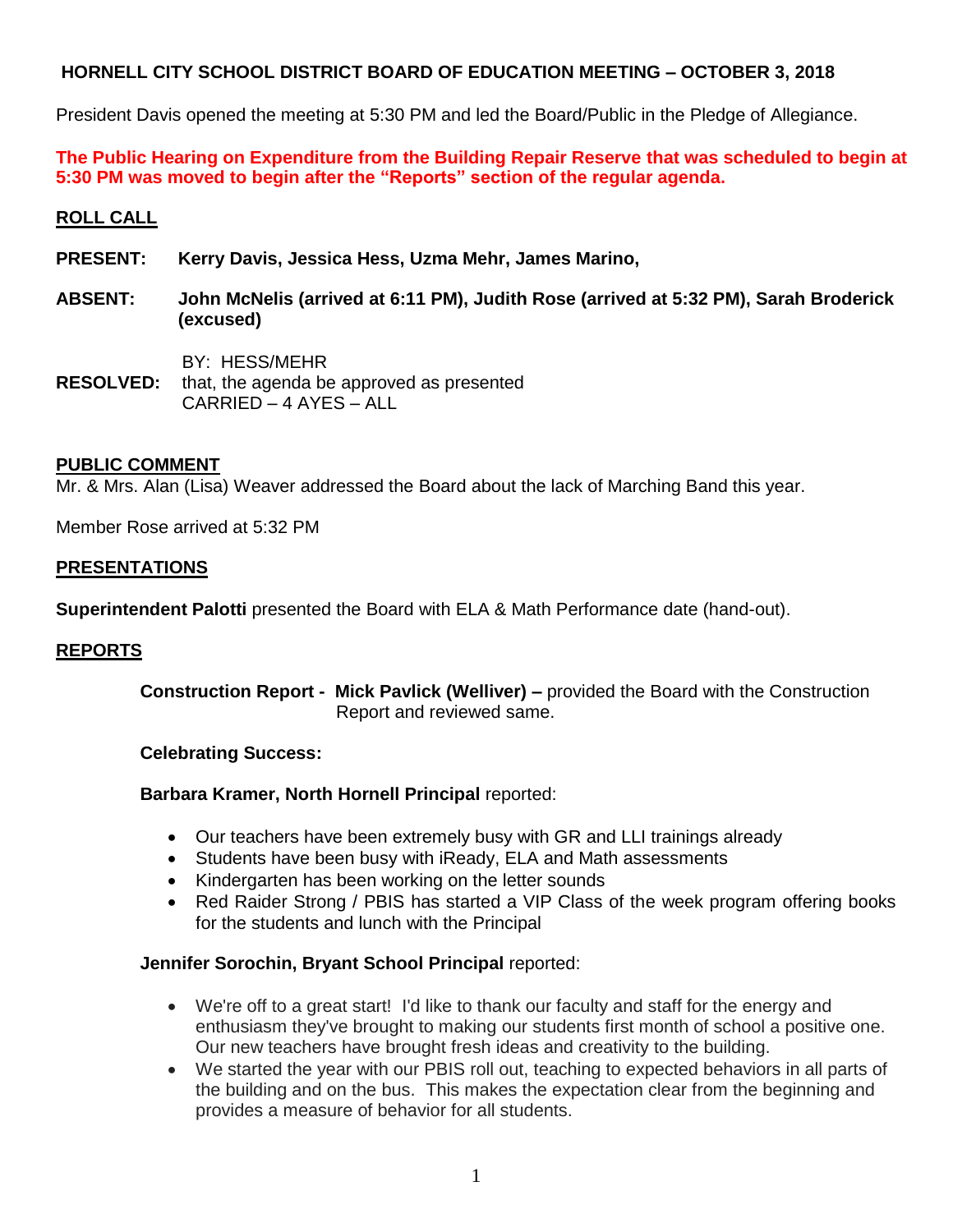- We celebrated spirit week with our RRS Assembly, recognizing our senior athletes for their successes on the field and in the the classroom. They shared their future plans and goals with our kids and got our kids thinking about what makes them Red Raider Strong.
- Our 2nd graders enjoyed a great trip to the Moss Van Wie farm in Canisteo. They learned about local farming structures and got to see all the animals and take home some apples.
- Our teachers have been busy with professional development in Guided Reading instruction, LLI training, continued support with the Units of Study, and TCI training.
- Our intervention has been in place for weeks now, and we're off to a great start, providing targeted instruction to students focusing on reading and comprehension.
- Finally, thank you to the Hornell Rotary Club for their generous donation of dictionaries to all of our third grade students.

## **Sean Gaffney, Intermediate School Principal** reported:

- PBIS is off to a good start, we are moving across the Country with our RRS theme. Students earn tickets in the classroom and are using passports to keep track of their travel.
- Our student writing is amazing, they are already writing stories with great depth and vocabulary, can't wait to see their progress through the year!
- We made some changes to our busing that were an adjustment at first, but are going well now
- Kudos to Randi Fridmann who starts each of our school days with a positive announcement – sets a great vibe for the day!
- With the blessing of the City, in the next few weeks you may notice some STOP signs with some added anti bullying upgrades.

# **Jessica Newby, High School Assistant Principal** reported:

- At the pep assembly, Jessica and Julie introduced a new tradition at the high school: The Raider Cup. This is a fun way to recognize students for positive behaviors and attendance in school. We will also hold several competitions throughout the year for a classes to earn points to compete against each other to decide which class will end up with the Raider Cup at the end of the year.
- Last Monday, we had our 7-12 Open House in conjunction with College Night in the gym. There was also a financial aid presentation in the auditorium hosted by Alfred State and Alfred University. The follow-up to the financial aid presentation is a FAFSA informational night on October 30<sup>th</sup>
- We are starting a Student Leadership Team this year, and have had one meeting with them so far this year. All club officers, sports captains and any student recommended by teachers to join this Team. Our goal for the Student Leadership Team is to create a positive school culture throughout the year. We had a lot of interest from this group of students to serve on district committees such as BLT, PBIS and our district-wide long range facilities planning committee.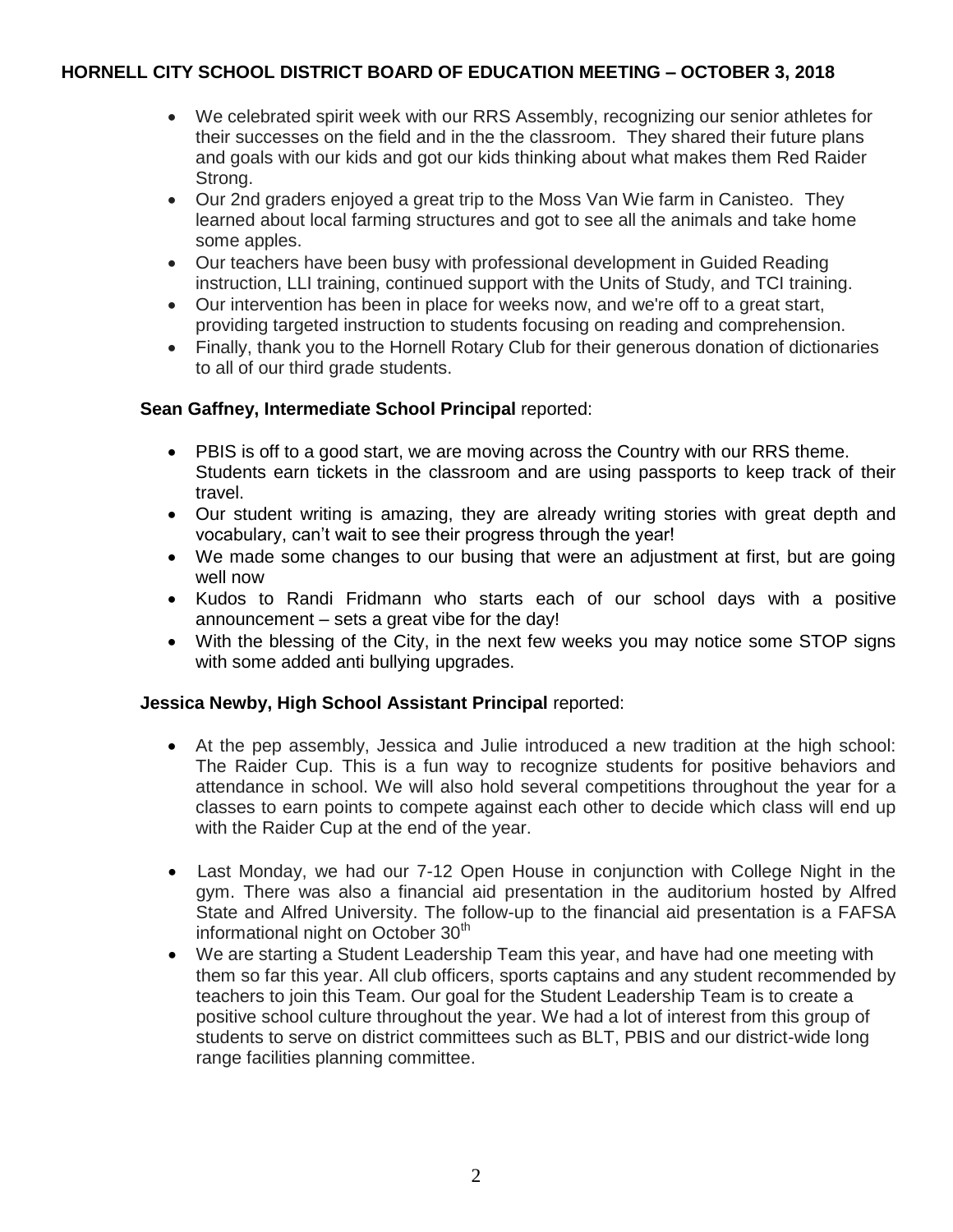# **Amy Feeley, Director of Pupil Personnel** reported:

 The Family Resource Center is offering a program this month for our families that our bilingual entitled "Raising a Bilingual Learner" information is on the Districts Facebook page.

## **Richard Everly, Tech Director** reported:

- 1:1 initiative is up and running
- 96% of the Chromebooks have been distributed
- The concentration is on safety pushing out new software

## **Superintendent Palotti,** reported:

- Our new teachers and staff are settling in well
- Received very exciting news late on Friday notifying us that we had been awarded a Literacy Grant in the amount of 1.5 million dollars over the course of three years. We are thrilled to be selected – only 40 schools nationwide were awarded grants out of hundreds of applications our's received the highest score. Kudos to the staff that was involved in the grant writing process: GST BOCES Grant Staff, Elementary Principals – Barbara Kramer and Jennifer Sorochin, Erica Siebert and Angie Olkey. Some things that will be covered under the grant are: staffing for libraries, professional development for staff and literacy assistance for parents and families. Our grant team will be working on some of the details next week. Senator Schumer and Congressman Reed's offices have contacted us about a press release.

At 6:09 PM the Public Hearing on Expenditure from the Building Repair Reserve was held. Superintendent Palotti explained to the Board and the public that was in attendance about the planned expenditure to replace the gutters on the stadium.

Member McNelis arrived at 6:11 PM

The Regular Meeting of the Board of Education commenced at the conclusion of the Public Hearing at 6:15 PM.

# **ROUTINE ITEMS**

BY: HESS/MEHR

- **RESOLVED:** that, upon the recommendation of Superintendent Palotti, the Board approves / accepts the following consent agenda items:
	- Approval of the minutes for the meetings of September 5, 2018
	- Accepted the Claims Auditor/Warrant Report for the period ending August 31, 2018.
	- Accepted the Student Activities Report of July 31 and August 31, 2018..
	- Has no objection to the recommendations of the Committee on Special Education and approves the authorization of funds to implement the special education programs and services consistent with such recommendation for the CSE meetings of September 4, 5, 18, 20, 25 & 27, 2018, the CPSE meetings of September 20 and 27, 2018 and the 504 meetings of September 4, 18 & 20, 2018.

CARRIED – 6 AYES – ALL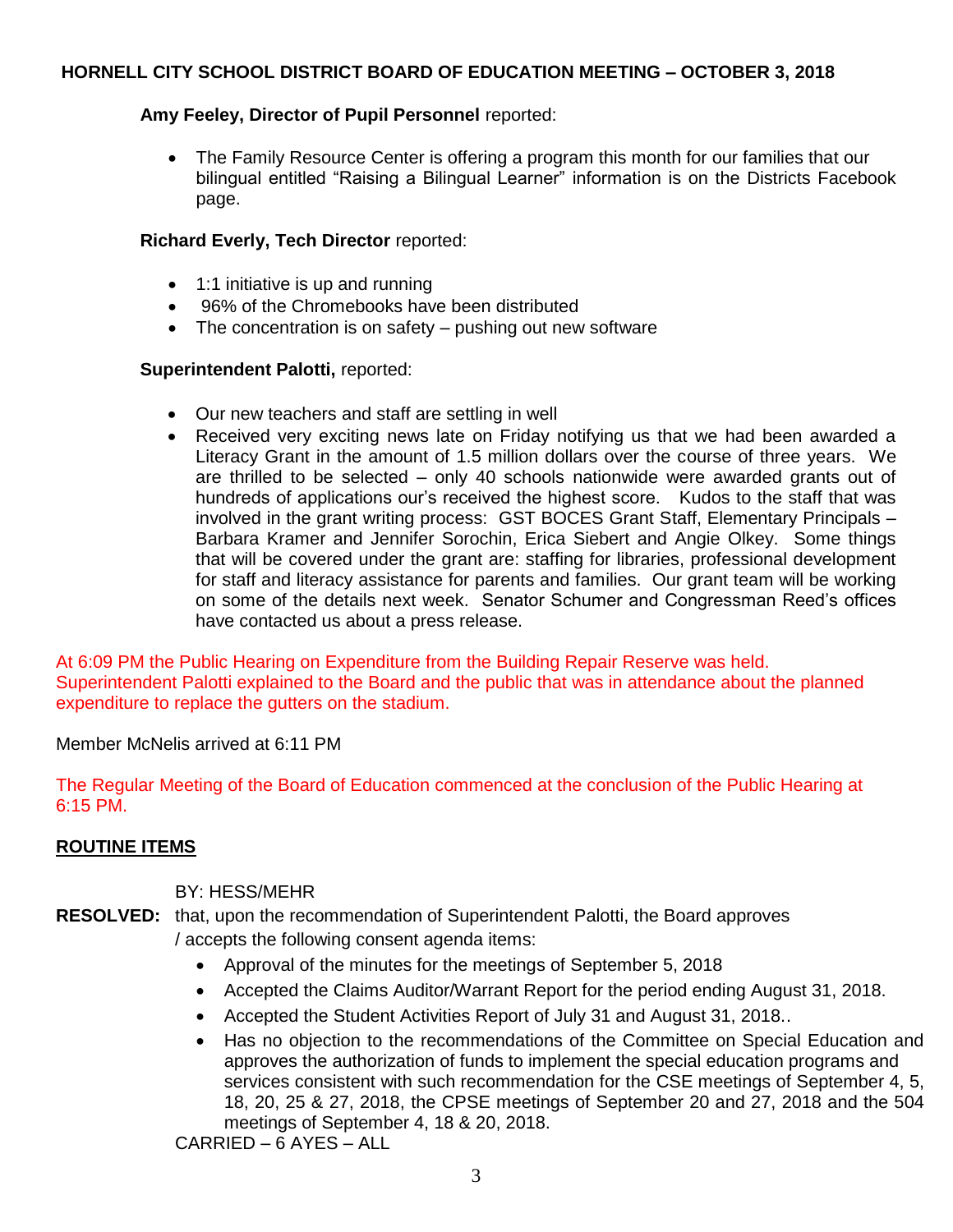## **OLD BUSINESS**

None

## **NEW BUSINESS**

## **POLICY/PROCEDURE**

- BY: HESS/MEHR
- **RESOLVED:** to group agenda items IV E. 1 a h and IV E. 2. a-e together for one action. CARRIED – 6 AYES - ALL

## BY: HESS/MEHR

**RESOLVED:** that, upon the recommendation of the Audit Committee, the Board approves /accepts/ authorizes the following:

## **Policy/Procedure items:**

- approves the Independent Auditor Report for the period ending June 30, 2018 prepared by Drescher & Malecki, LLP
- authorizes Patrick Flaitz to dispose of the Bryant School textbooks on the list dated June 7, 2018.
- approves the 2018/19 APPR Plan.
- approves the request of the Class of 2019 to travel out of state to Ocean City, MD on June 14-16, 2019 for their Senior Trip.
- approve the request of the Intermediate School Music Department to travel to out of state to Boston, MA to perform At Faneuil Hall on June 19-20, 2019.
- approves the 2018-2021 Professional Development Plan.
- authorizes Patrick Flaitz to dispose of the musical instruments on the list dated August 21, 2018.
- approves the Smart Schools Investment Plan.

## **Finance items:**

- approves addendum to the MOU with ProAction regarding the Family Resource Center.
- approves the contract with Physical Therapists Michael and Danae Donegan, effective September 17, 2018.
- accepts the generous donation from Maurice's in the amount of \$100 from their "Adopt a Classroom" program.
- approves the Independent Contractor Agreement with Deanne Schwartz to provide services to St. Ann's Academy for the 2018/19 school year.
- approves the Independent Contractor Agreement with Theresa Howard to provide services to St. Ann's Academy for the 2018/19 school year.

CARRIED – 6 AYES - ALL

## **PERSONNEL:**

BY: HESS/MEHR

**RESOLVED:** that, upon the recommendation of Superintendent Palotti, the Board accepts the resignation Taylor Richardson as Teacher Aide effective September 28, 2018. CARRIED – 6 AYES – ALL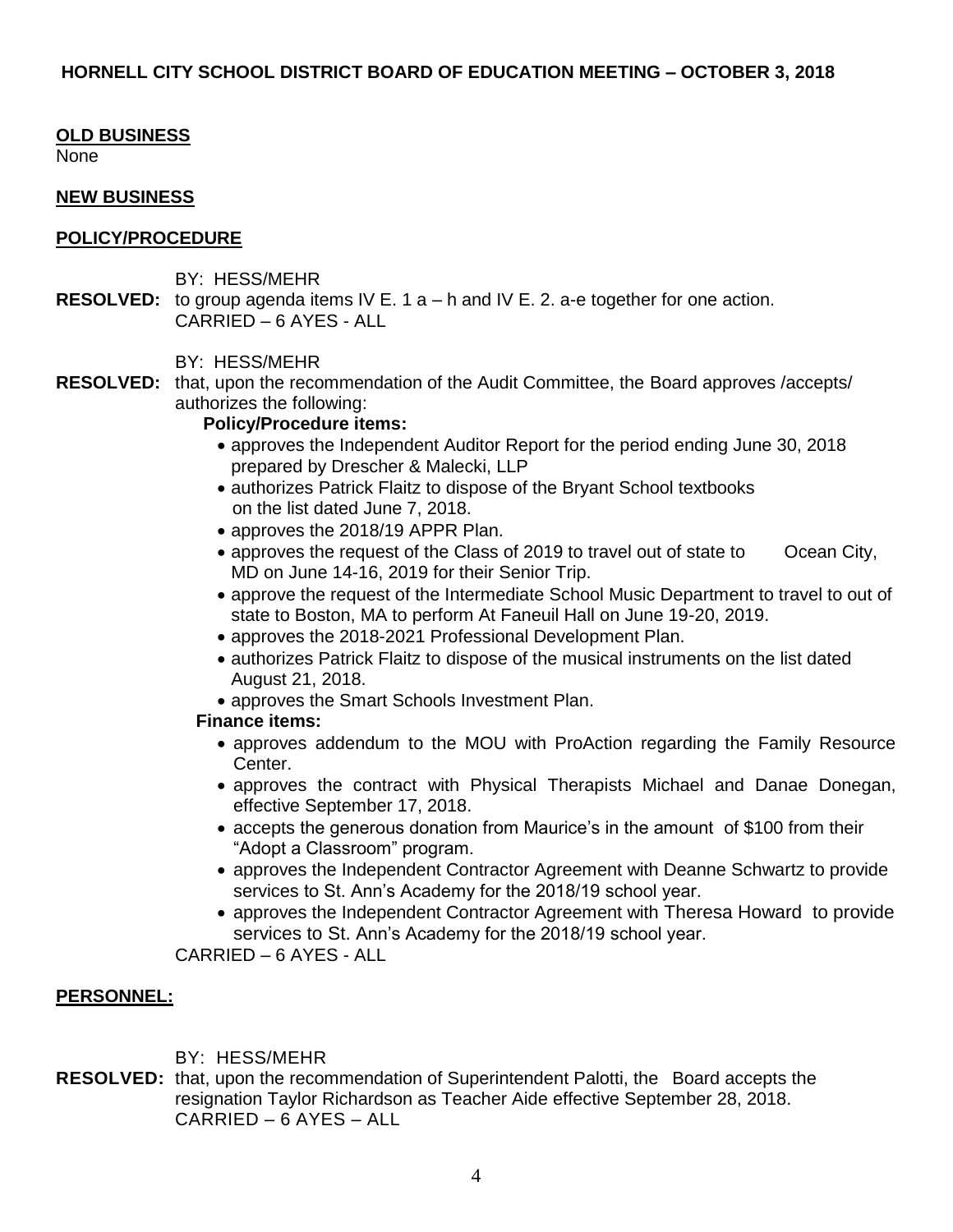BY: HESS/MEHR

**RESOLVED:** that, upon the recommendation of Superintendent Palotti, the Board accepts the resignation Mark Mahoney as Teacher Aide effective September 21, 2018. CARRIED – 6 AYES – ALL

BY: HESS/MEHR

**RESOLVED:** that, upon the recommendation of Superintendent Palotti, the Board accepts the resignation Sandra Bishop as Food Service Helper effective September 28, 2018. CARRIED – 6 AYES – ALL

BY: HESS/MEHR

**RESOLVED:** that, upon the recommendation of Superintendent Palotti, the Board accept the resignation Sarah Swauger as Bus Monitor effective September 4, 2018. CARRIED – 6 AYES – ALL

BY: HESS/MEHR

**RESOLVED:** that, upon the recommendation of Superintendent Palotti, the Board accept the resignation Tammi Woodworth as Food Service Helper effective September 4, 2018. CARRIED – 6 AYES – ALL

BY: HESS/MEHR

**RESOLVED:** that, upon the recommendation of Superintendent Palotti, the Board accept the resignation for the purpose of retirement of Heath Bates as Custodian effective September 26, 2018 (32 years of service).

CARRIED – 6 AYES – ALL

The Board congratulated Heath on his retirement and thanked him for his many years of dedicated service to the district.

BY: HESS/MEHR

**RESOLVED:** upon the recommendation of Superintendent Palotti, the Board approves the addition of 1 FTE Bus Driver position. CARRIED – 6 AYES – ALL

BY: HESS/MEHR

**RESOLVED:** that, upon the recommendation of Superintendent Palotti, the Board approves the probationary appointment of Nathan Locker as Food Service Helper, 3.75 hours per day, 10 months, effective October 4, 2018 at the starting rate specified in the HESSA Contract. CARRIED – 6 AYES – ALL

BY: HESS/MEHR

**RESOLVED:** that, upon the recommendation of Superintendent Palotti, the Board approves the probationary appointment of Danielle Glover as Food Service Helper, 3.5 hours per day, 10 months, effective October 4, 2018 at the starting rate specified in the HESSA Contract. CARRIED – 6 AYES – ALL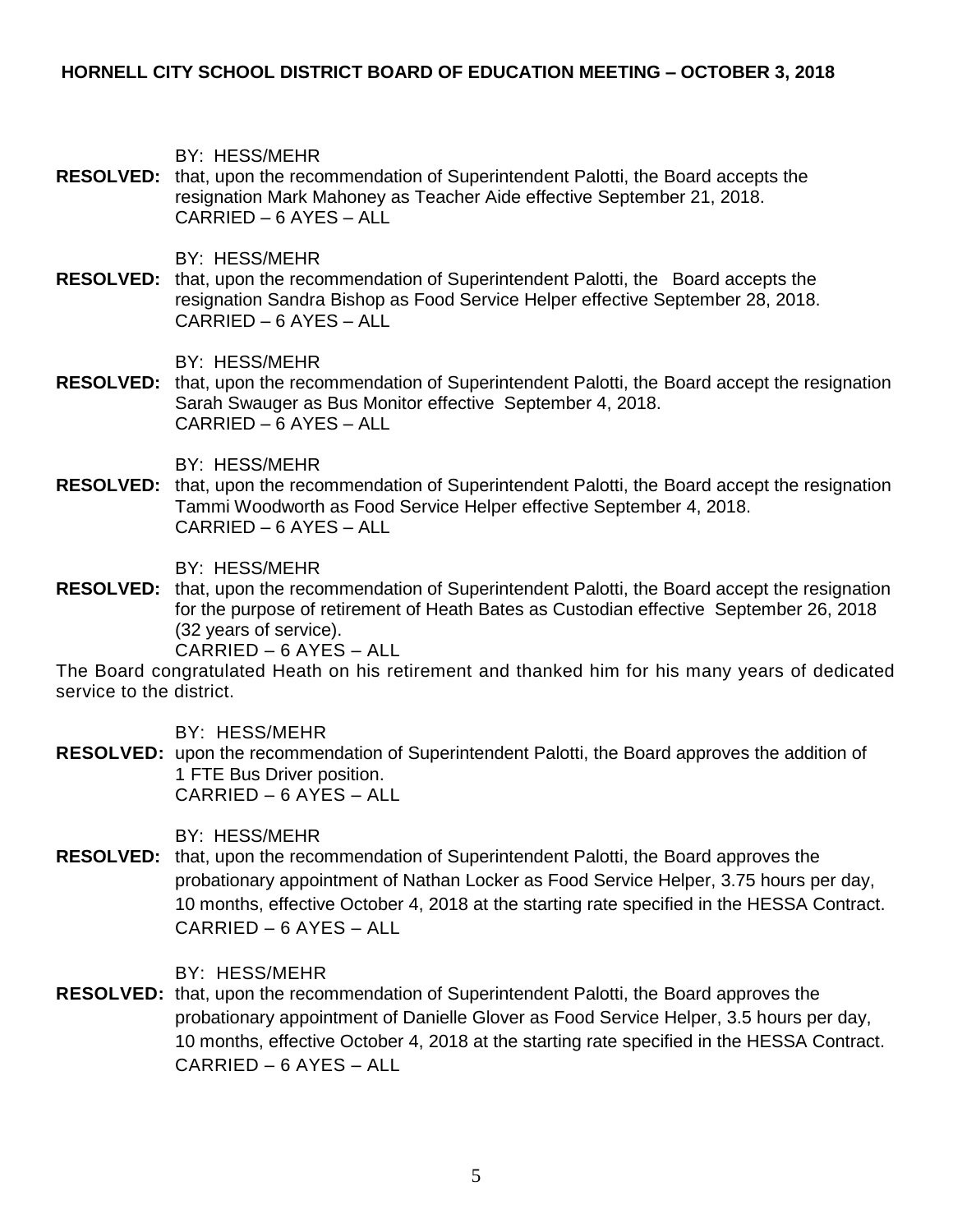BY: HESS/MEHR

**RESOLVED:** that, upon the recommendation of Superintendent Palotti, the Board approves the probationary appointment of Rick Smith as School Bus Driver, 4.0 hours per day, 10 months, effective October 4, 2018 at the starting rate specified in the HESSA Contract. CARRIED – 6 AYES – ALL

BY: HESS/MEHR

**RESOLVED:** that, upon the recommendation of Superintendent Palotti, the Board approve sthe probationary appointment of Garth Brungard as Teacher Aide, 6.5 hours per day, 10 months, effective October 1, 2018 at the starting rate specified in the HPA Contract. CARRIED – 6 AYES – ALL

BY: HESS/MEHR

**RESOLVED:** that, upon the recommendation of Superintendent Palotti, the Board approves the probationary appointment of Garth Brungard as Teacher Aide, 6.5 hours per day, 10 months, effective October 1, 2018 at the starting rate specified in the HPA Contract. CARRIED – 6 AYES – ALL

BY: HESS/MEHR

**RESOLVED:** that, upon the recommendation of Superintendent Palotti, the Board approve the probationary appointment of Ashley LeVerde as Teacher Aide, 6.5 hours per day, 10 months, effective October 22, 2018 at the starting rate specified in the HPA Contract. CARRIED – 6 AYES – ALL

BY: HESS/MEHR

**RESOLVED:** that, upon the recommendation of Superintendent Palotti, the Board approve the probationary/provisional appointment of Kathleen Swift as Senior Typist, 11 months 7.5 hours per day when school is in session and the equivalent of 22 7.0 hour days during the summer, effective at a date TBD at the starting rate specified in the HPA Contract. This appointment is provisional upon Kathleen passing the Senior Typist Civil Service test and being reachable on the list provided to us by the County.

CARRIED – 6 AYES – ALL

The Board welcomed Kathleen, who was in attendance.

BY: HESS/MEHR

**RESOLVED:** that, upon the recommendation of Superintendent Palotti, the Board approves the following additional advisor appointments for the 2018- 19 school year with stipend (if any) as noted in HEA Contract effective September 4, 2018:

| <b>HS Play Director-</b>                        | Carolyn Velpay          |
|-------------------------------------------------|-------------------------|
| Chess Club -                                    | <b>Carl Kossow</b>      |
| Class of 2021-                                  | <b>Christian Bryant</b> |
| <b>SH National Honor Soc.</b> Michael DeGeatano |                         |
| Student Government - Gary Kelleher              |                         |
| CARRIED - 6 AYES - ALL                          |                         |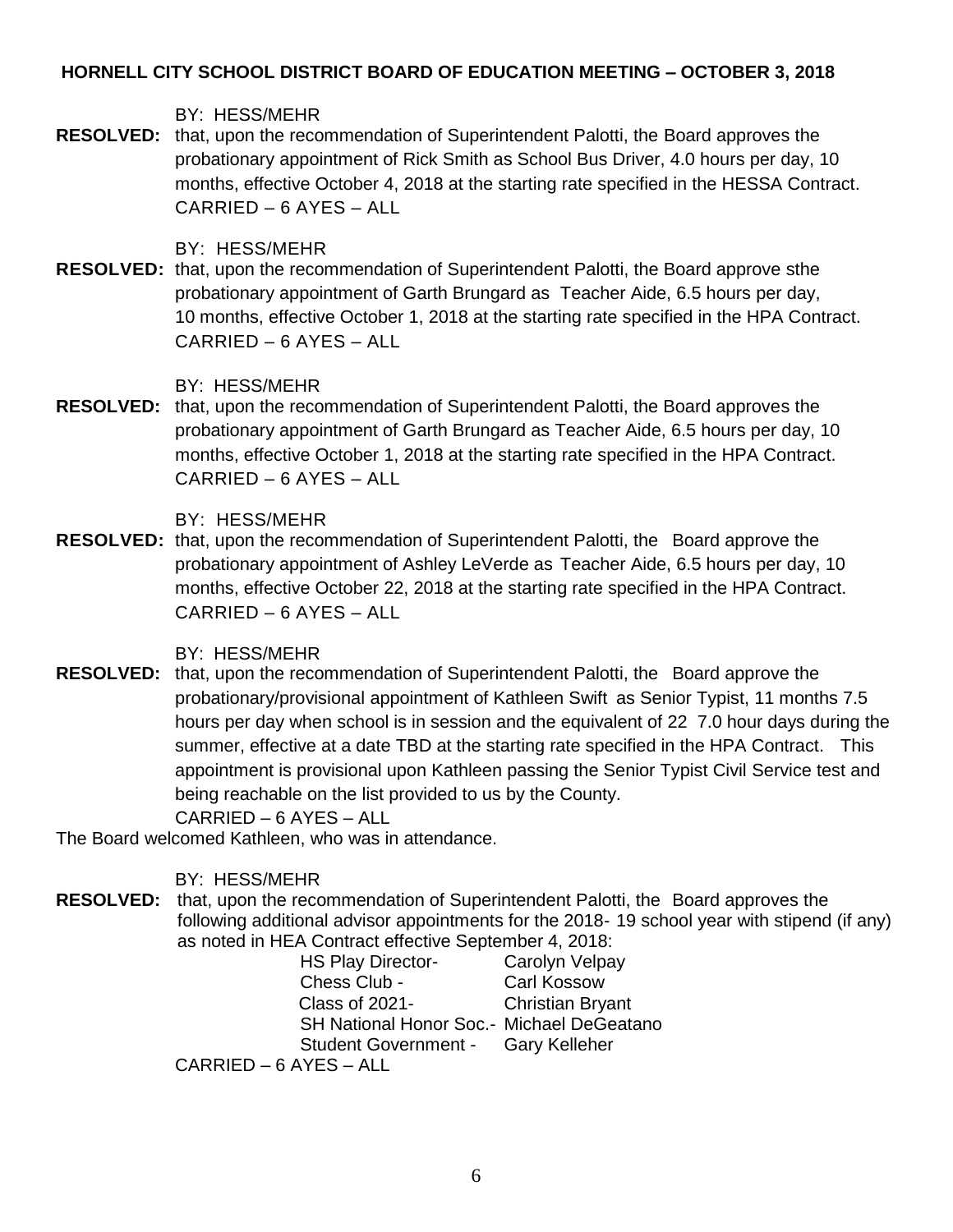| <b>RESOLVED:</b> that, upon the recommendation of Superintendent Palotti, the Board approves the following<br>years effective October 1, 2018 with stipends as designated in the HEA Contract:<br><b>PK Team Leader</b><br>Heidi Kiley<br>PK-6 Special Education Jordan Hahn<br>PK-12 Speech<br><b>Katie Cross-Gray</b><br>PK-12 Guidance<br>Nicole Carey<br>CARRIED - 6 AYES - ALL<br>BY: HESS/MEHR<br><b>RESOLVED:</b><br>that, upon the recommendation of Superintendent Palotti, the Board approves the<br>timesheet basis at the hourly rate specified in their respective contracts effective<br>September 12, 2018:<br>Paul Woughter (HEA) - Robotics Instructor<br>Barbara Leaman (HPA) - Extended Library Hours Monitor | BY: HESS/MEHR                                                                         |  |
|----------------------------------------------------------------------------------------------------------------------------------------------------------------------------------------------------------------------------------------------------------------------------------------------------------------------------------------------------------------------------------------------------------------------------------------------------------------------------------------------------------------------------------------------------------------------------------------------------------------------------------------------------------------------------------------------------------------------------------|---------------------------------------------------------------------------------------|--|
|                                                                                                                                                                                                                                                                                                                                                                                                                                                                                                                                                                                                                                                                                                                                  | additional appointments as Department Coordinators for the 2018/19 and 2019/20 school |  |
| CARRIED - 6 AYES - ALL                                                                                                                                                                                                                                                                                                                                                                                                                                                                                                                                                                                                                                                                                                           | following staff members to work under the Extended School Day program to be paid on a |  |

BY: HESS/MEHR

**RESOLVED:** that upon the recommendation of Superintendent Palotti, the Board approves the following winter coaching assignments (+one additional fall appointment), with stipends as per current HEA Contract (pending all required certificates, fingerprints, etc):

| monent run contract (ponung an required continuates, imgerprints, |                            |                |
|-------------------------------------------------------------------|----------------------------|----------------|
| Sport/Name                                                        | <b>Position</b>            | <b>Step</b>    |
| <b>Basketball (Boys)</b>                                          |                            |                |
| <b>Kirk Scholes</b>                                               | <b>Varsity Head Coach</b>  | 12             |
| Jason Whitney                                                     | <b>JV Head Coach</b>       | 2              |
| TBD                                                               | <b>Modified Coach</b>      |                |
| <b>Basketball (Girls)</b>                                         |                            |                |
| <b>Brian Dyring</b>                                               | <b>Varsity Head Coach</b>  | 5              |
| Matt Wing                                                         | JV Coach                   | 1              |
| Samantha Salmon                                                   | <b>Modified Coach</b>      | $\overline{2}$ |
| Wrestling                                                         |                            |                |
| <b>William Drake</b>                                              | <b>Varsity Coach</b>       | 1              |
| Mark Woodworth                                                    | Mod Coach                  | 12             |
| <b>Indoor Track</b>                                               |                            |                |
| Mike DeGaetano                                                    | <b>Head Coach</b>          | 24             |
| Angela DeLany                                                     | <b>Modified Coach</b>      | $\overline{2}$ |
| Swimming (Boys)                                                   |                            |                |
| Mark Kelly                                                        | <b>Head Coach</b>          | $\overline{2}$ |
| Cheerleading                                                      |                            |                |
| Regina Gambino                                                    | Varsity                    |                |
| <b>Colleen Hayes</b>                                              | JV                         | 1              |
| <b>Faculty Manager</b>                                            |                            |                |
| Mary Wolf                                                         |                            | 3              |
| <b>Winter Sports Volunteers</b>                                   |                            |                |
| Megan Bonacquisti                                                 | <b>Girls V Basketball</b>  |                |
| <b>Michael Wilkinson</b>                                          | Boys V Basketball          |                |
| <b>*Fall Faculty Manager</b>                                      | Mary Mauro (eff 9/4/2018)  |                |
| <b>Fall Volunteer</b>                                             | Andrew Newman (Mod Soccer) |                |
|                                                                   |                            |                |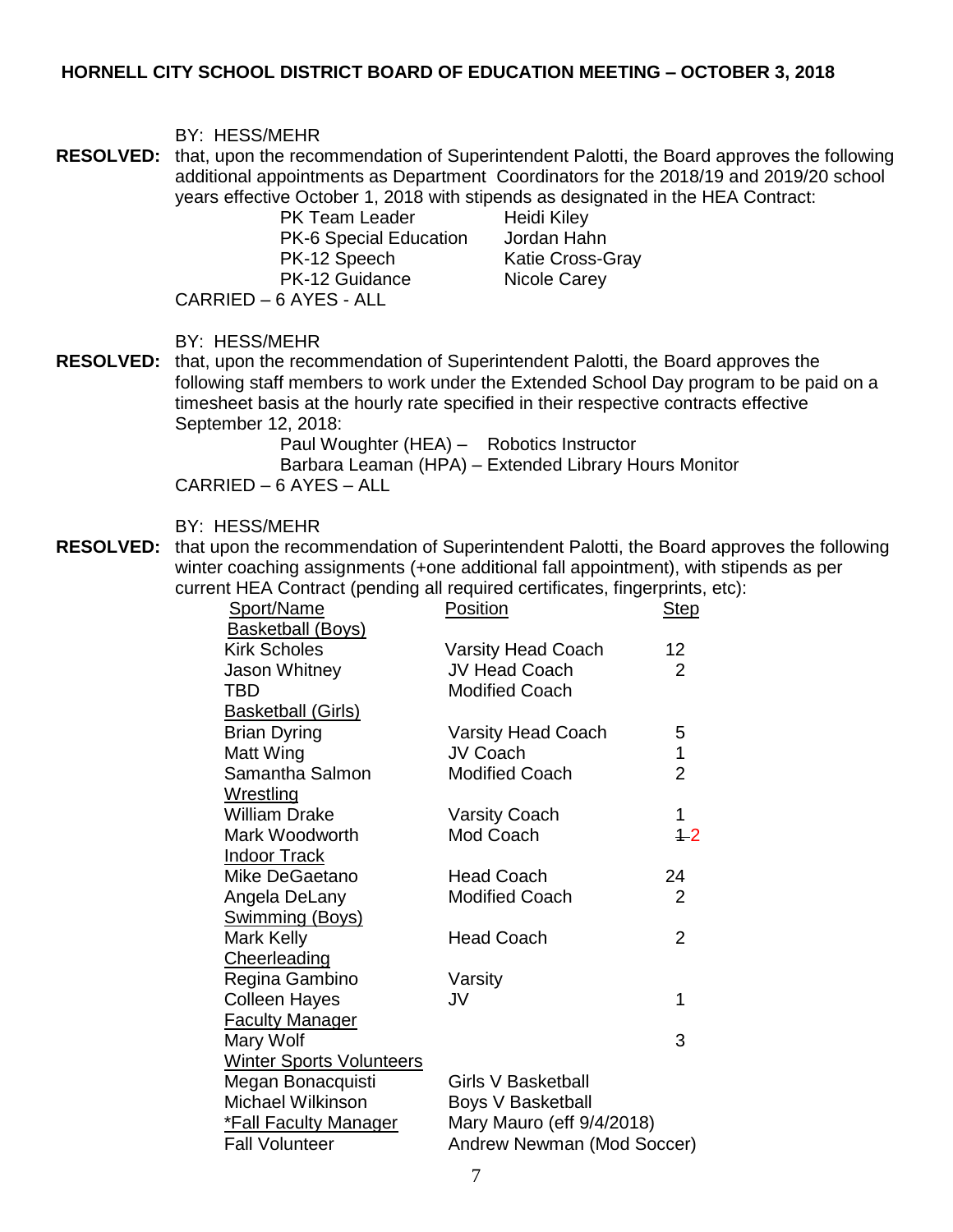CARRIED – 6 AYES – ALL BY: HESS/MEHR

**RESOLVED:** that, upon the recommendation of Superintendent Palotti, the Board approves the four year probationary appointment of Lisa Postilli as Special Education Teacher, effective October 1, 2018 at a starting salary as defined in the HEA Contract. Eligibility for tenure at the end of the probationary period is dependent on the employee receiving APPR ratings of H or E in 3 of the 4 preceding years (and no I rating in the final year). (BS in Graphic Design from The Art Institute at Pittsburgh and MS in Literacy Education from the Alfred University) NYS Initial Certs in SWD B-2, Visual Arts, Literacy B-6 and Early Childhood Education B-2 CARRIED – 6 AYES – ALL

The Board welcomed Lisa to the district.

BY: HESS/MEHR

**RESOLVED:** that, upon the recommendation of Superintendent Palotti, the Board approves the appointment of Valerie Schubmehl, as a School Psychologist substitute at the rate of \$275 per day effective October 4, 2018. CARRIED – 6 AYES - ALL

## BY: HESS/MEHR

**RESOLVED:** that, upon the recommendation of Superintendent Palotti, the Board approves the four year probationary appointment of Erica Siebert as an Director of Elementary Education (12 month position) in the tenure area of Primary Administration, effective at a date to be determined with a starting salary of \$95,000 under the HPDG Contract. Eligibility for tenure at the end of the probationary period is dependent on the employee receiving APPR ratings of H or E in 3 of the 4 preceding years (and no I rating in the final year). (BA SUNY Potsdam, MS in Education from SUNY Geneseo and CAS in Educational Administration from SUNY Brockport) NYS Permanent Certifications in Reading, Newborn-6 and French 7-12, NYS Professional Certification as School District Leader. CARRIED – 6 AYES – ALL

The Board welcomed Erica, who was in attendance.

# BY: HESS/MEHR

**RESOLVED:** that, upon the recommendation of Superintendent Palotti, the Board approve the following changes to the substitute roster and other assignments**, pending successful fingerprint clearance through the New York State Education Department and approval through the DMV and or Civil Service if applicable:**

## **Substitute Additions:**

Diane Bakerink- School Bus Attendant Holly Cone- Food Service Helper Lesa Didas- Teacher Aide Adam Eason- Uncertified Teacher Kimberly Cady- Teacher Aide Karli Kukula- Teacher Aide, Uncertified teacher Nathan Locker- Food Service Helper Dayna Lorraine- Teacher Aide Mitchell Morse- Food Service Helper Diane Mulkin- Teacher Aide, Food Service, Typist Mary Smith- Gerbes- Certified Teacher (Counselor)